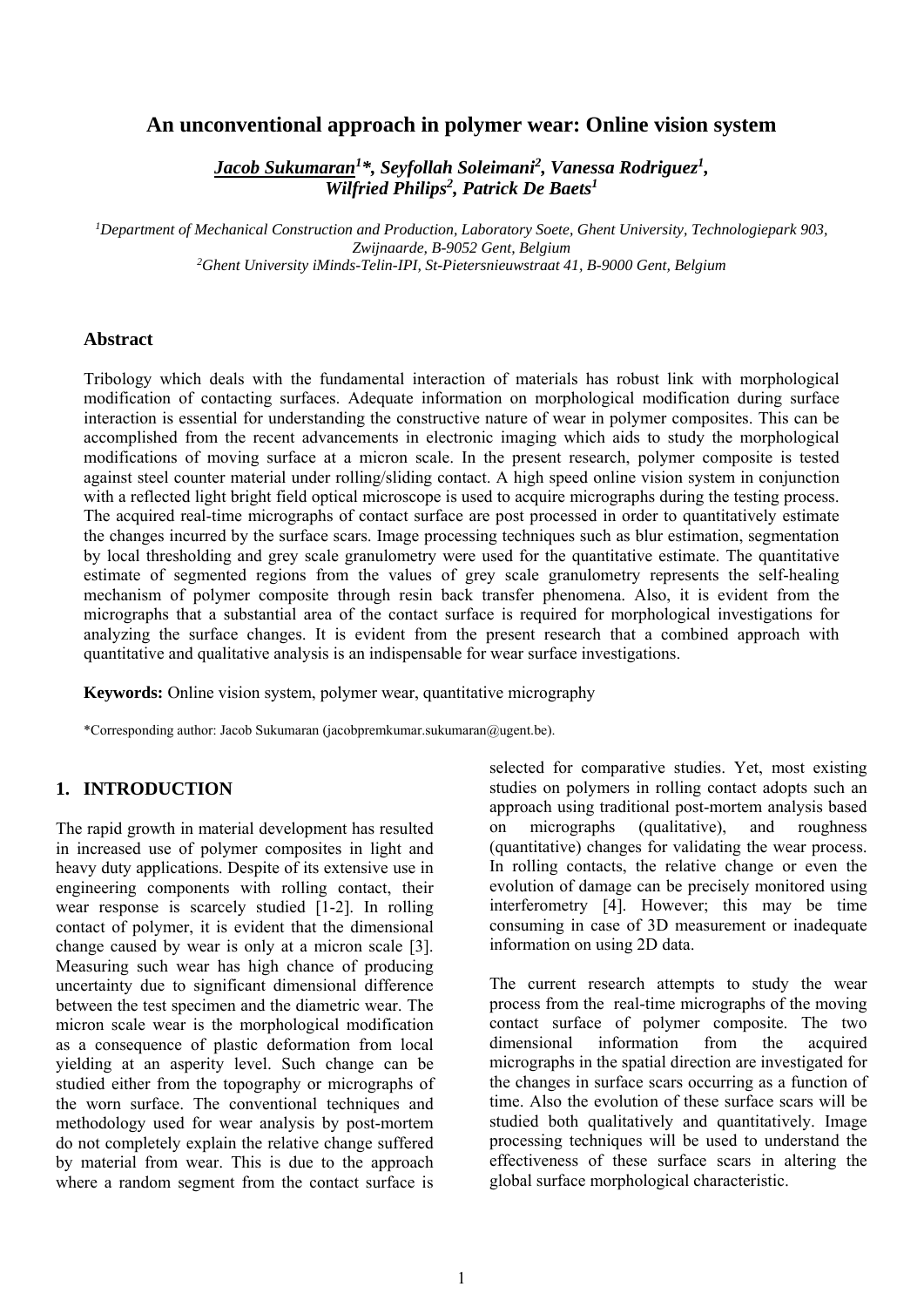#### **2. METHODOLOGY AND MATERIALS**

The current research uses the newly developed online vision system (OVS) for acquiring the real-time micrographs of polymer composite. The OVS is a combination of a high speed camera in conjunction with a reflected light bright field optical microscope. More details about the test rig and its capabilities are mentioned elsewhere [5]. A digital image of the online vision system is given in **Fig.1.**



*Figure 1: Online vision system incorporated in the modified twin disc test rig.* 

In regards to the material, commercially available polymer composite (Orkot, Belgium) is tested against steel counterface (S355-J2, Hungary). The used composite is a woven fabric impregnated with polyester resin. The composite was chosen for its microstructural details which reveals individual phases (resin and fibers). A photomacrograph of the polymer composite before testing is given in **Fig. 2**, where the fibers are clearly visible as bright phase. Moreover, the axis of the fiber bundles is oriented along the rolling direction is clearly observed.



*Figure 2: Photo macrograph of the initial contact surface of polymer composite* 

To experimentally simulate the rolling/sliding contact a twin-disc model was used. Partial sliding was

introduced to accelerate the wear and to induce additional mechanism (abrasion). With both discs running at same rotational speed, the partial sliding is established by varying the diameter between polymer  $(d_1)$  and steel  $(d_2)$  discs. The slip ratio referring to partial sliding is calculated from the below function.

$$
Slip \, ratio \, [\%] = 2 \frac{(v1 - v2)}{(v1 + v2)} * 100 \tag{Eq 1}
$$

Where,  $v_1$  and  $v_2$  are the surface velocities from the discs  $d_1$  and  $d_2$ . The tests were performed at 200 rpm with 19% slip ratio and a normal force of 257 N.

Sequential imaging of the contact surface is used to understand the wear process of polymer composite. Real-time images of contact surfaces are acquired at a specific interval of time (every two hours). The calculation for frame rate, exposure time and illumination strategy is given elsewhere [5]. The micrographs are post processed for understanding the quantitative estimate of surface modification. Techniques such as blur estimation, segmentation by local thresholding and grey-scale granulometry were used for post-processing.

#### **3. RESULT AND DISCUSSION**

In any tribological study it is essential to validate the wear process by quantitative means. Thus, change in diameter of the composite specimen was monitored online using a linear variable differential transformer (LVDT). **Fig. 3** shows the online data (average of 1000 points at 1 kHz) of the diameter change as a function of time and the black dots represents the time of image acquisition. In the first four hours of testing the diameter of the composite increases gradually. However, after hour 04 there is a sharp decrease in the diameter further to which the diameter of the specimen does not change significantly. An overall change in diameter of 5 µm is observed from contact point measurement using LVDT. Such small change is not significant to indicate the diametric change for wear characterization.



*Figure 3: Diameter change as a function of time*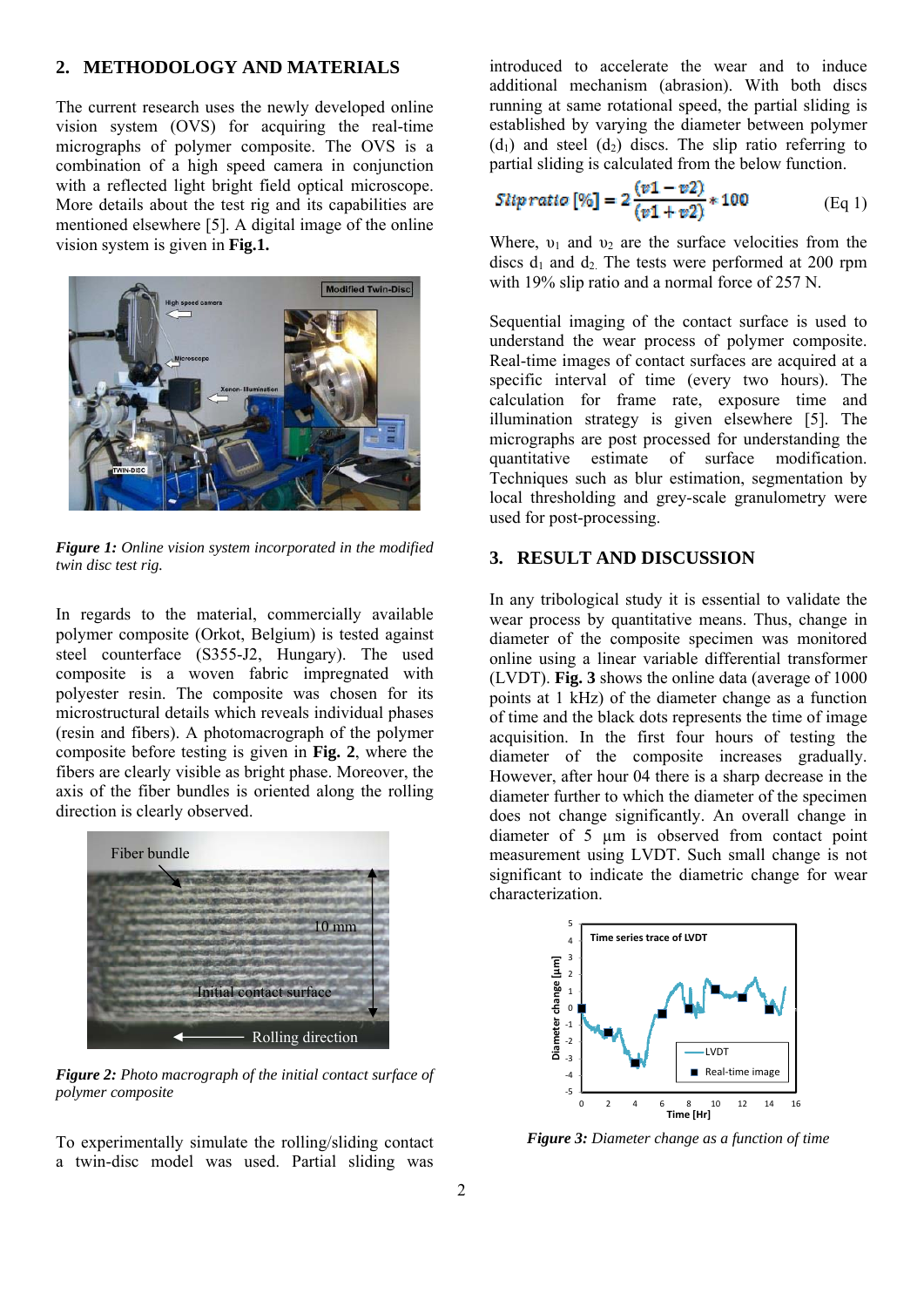Apart from the LVDT, the dimensional changes was investigated using the 3D stylus profilometry. **Fig. 4** shows the roughness profile of unworn and worn composite surface. It is evident from the 3D profile that cavities as a part of surface texture are present in the initial contact surface. From the conventional practice this can be considered as a reference for wear analysis. Comparing topography of cavities between unworn and the worn surface, there is a reduction in the depth profile of the worn surface. This can be attributed to the height loss due to wear. The groove marks running parallel to the rolling direction indicates abrasion as a consequence of partial sliding. This also complements the hypothesis of "reduction in depth profile of the cavities" by means of material removal. The roughness parameters of unworn and worn specimen also show significant difference in pointing out reduction in the depth of the valley and smoothening of surface (See **Fig. 4**). However, having significantly large area of contact, it is impractical to generate reference topographic measurement at the same location to monitor the relative change.



*Figure 4: 3D topography of contact surface using stylus profilometer (Somicronic® EMS Surfascan 3D) with cut-off (0.8 µm) and trance length of 5.6mm*

## **3.1 Qualitative micrography of high speed online images**

The high speed online micrographs were acquired for the complete circumference of the contact surface. The real-time images at different cycles were stitched and

compared between each other to understand the wear process. The images are acquired at a specific frame rate (3000 fps) with an overlap (50%) between consecutive images. The overlap stands as a reference to identify the same sectors (location) between two frames to stitch them together. **Fig. 5** shows the realtime micrograph of composite contact surface acquired during the initial period of testing (at 2 hours). Image registration is done to match the overlapped segment between consecutive images and also to compare the surface modification between two different cycles. **Fig. 5** shows image of 10 frames stitched together which is approximately more than 2250  $\mu$ m field of view for a resolution of 1.16 µm/pixel.



*Figure 5: Stitched image after 2 hours of testing* 

Wear patterns such as surface crack and craters are observed from the high-speed micrographs. Both phases (resin and fiber) are differentiated from the grey scale intensity, where fiber bundle appears brighter and craters appear as a dark phase (See **Fig 6**).

An important feature as understood from the morphological evolution is the repairing (patching) of cracks. **Fig. 6** shows crack located at the root of the craters (pointed out with white circle) at hour zero is partially closed towards the end of testing. Cracks which are a critical factor for damage evolution are being repaired by means of back transfer of resin. Craters observed in the 3D topography is also clearly seen even in the initial period of testing (hour 00). From the sequential images (see **Fig. 6**) it is evident that these craters disappear and reappear as a function of time. Craters present in hour 00 (indicated by arrow) disappear in the image acquired at the beginning of hour 04 to 06, but reappear later at hour 08. Likewise, it is clear that the dark region within the square at hour 00 becomes partially bright in the subsequent images (see **Fig. 6**). Having a relatively large surface for investigation, a reference segment is compared in subsequent images. From the image analysis based on reference segment it is evident that the initial contact surface is still partially visible which indicates the wear at an asperity level. Thus, the disappearance of cavities can be attributed to the readhesion of polymer to the initial contact surface from the transfer film and loose debris. This was also described in previous researches without online evidences or chain of events [6]. In our case, real-time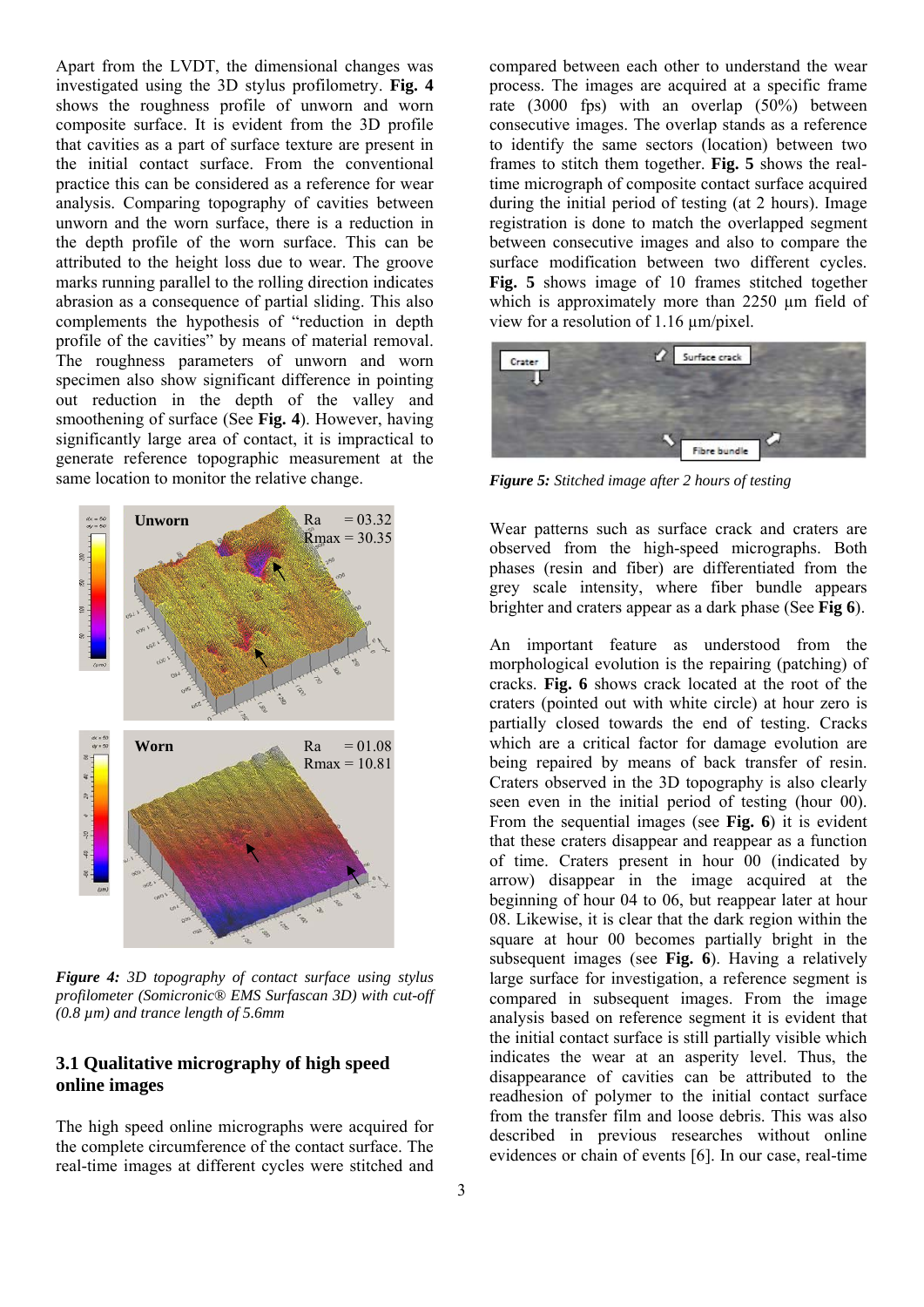sequential imaging of contact surface validates the hypothesis of resin back transfer. This also indicates the dynamic nature of transfer film adherence on the counterface. The question of transfer layer playing a positive role in polymer tribology is partially answered. However, these visual observations are still subjective. Thus to precisely validate, a quantitative estimate was made from the real-time micrographs.



*Figure 6: Online images acquired at 200 rpm (1 m/s)* 

## **3.2 Quantitative micrography high speed online images**

Despite the overall changes in surface morphology, the initial contact surface has not been completely modified. This indicates that the diametric change might be a consequence of plastic deformation or squeezing of fiber bundles accompanied with the material removal at local level due to partial sliding. The diametric changes as seen in **Fig. 3** should also

cause a focus blur. This "focus blur" serves as a variable in validating the dimensional change of the specimen. The images from specific cycles (every two hours) were processed further to estimate its blur.

Comparing the curves of estimated blur (**Fig. 7**) from the image gradient and diameter change, both followed a similar trend which agrees for the change in dimension. Fifteen different blur estimation methods were used out of which three methods (gradient, variance and Reimannian tensor) have good correlation with the online signals from LVDT [7]. However, it is noteworthy that the surface morphology has also changed in the course of testing which can be reflected in the estimated blur.



*Figure 7: Online wear trend from the estimated blur and displacement measurements* 

A more appropriate comparison for the surface modification is quantitatively estimating the surface change from the texture itself. The morphological modification in case of image is merely a change detection based on pixel values. The change detection are regularly used at a tectonic scale for monitoring the landscape changes from aerial images [8]. We have adopted a similar approach at a micron scale. In the first place segmentation by local thresholding was applied to the images and subsequently the images are complemented for segregating the craters and cracks. The raw image from real-time micrographs shows difference between initial contact surface and the image acquired after 14 hours of testing (Fig. 8a and b). The results of binarised images from segmentation by local thresholding presented in Fig. 8c and d reflects the changes observed in binary image. A mathematical morphology technique with the operation of granulometry by binary opening is used to analyze the size distribution of surface scars. The change in size of the cavities and crack was estimated by filtering the surface scars by using structuring elements (SE). A square shaped SE is used for filtering the cavities. Though surface modification are revealed by the segmentation using local thresholding, it does not precisely represent the change in quantitative area of the texture. This is because the binary image does not clearly define the edges and the boundaries of the cavities. Having understood that the binary granulometry is inaccurate, another technique called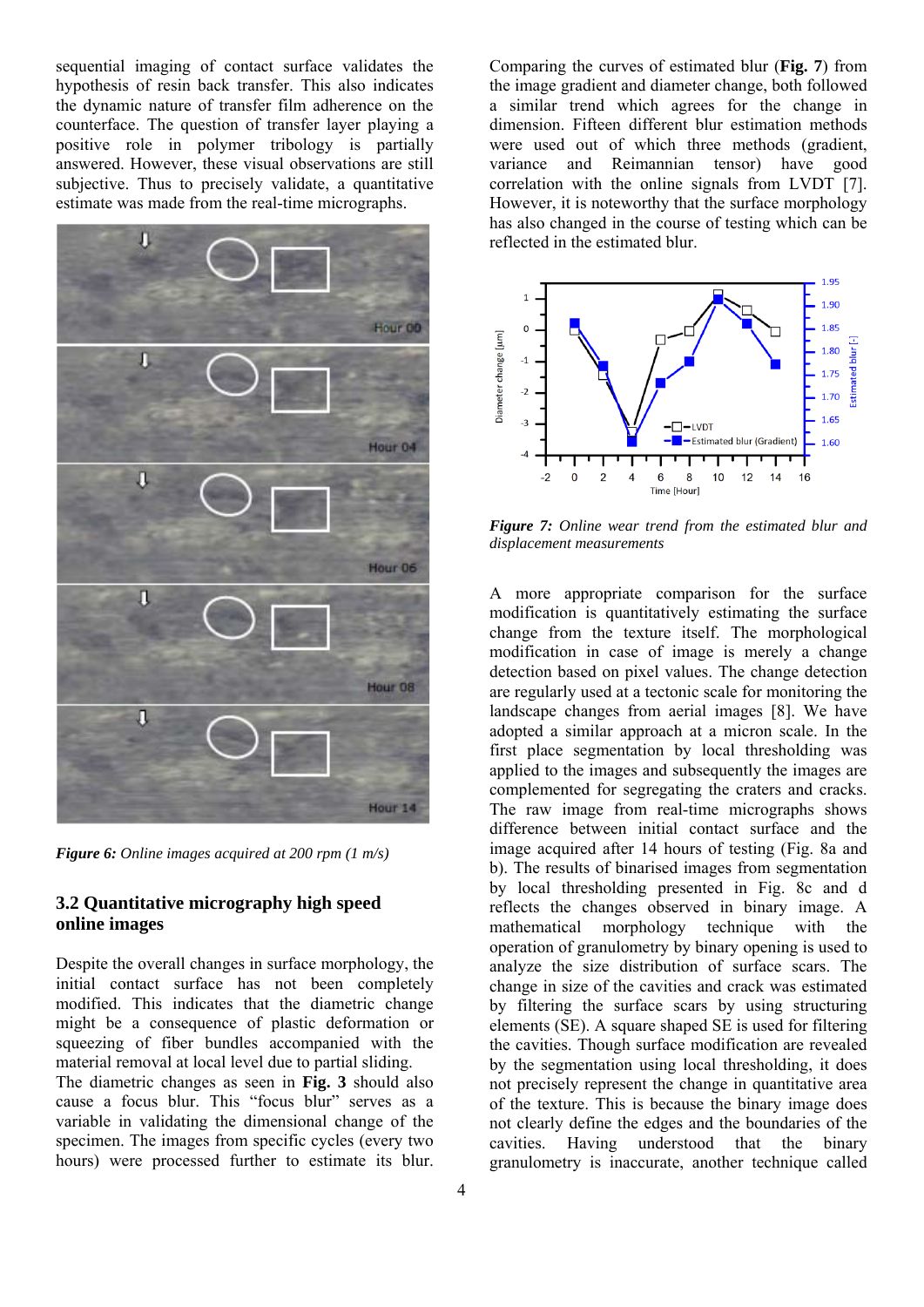grey-scale granulometry by closing was used. The closing operation has specific geometric interpretations, where the volume occupied within the surface scars can be estimated mathematically using SE from the intensity profiles of grey-scale values. A one dimensional representation is given by Gonzalez for easy understanding [9]. Among the three image processing methods, the grey-scale granulometry which is effective in representing the surface change is discussed in detail.



*Figure 8: Polymer contact surface of initial surface and after 14 hours testing (a and b) grey scale image from of the contact surface (c and d) binary image after local thresholding (e and f) grey-scale granulometry* 

In order to validate the representativeness of the different surface scars on the overall image the stitched regions were divided into several segments. The whole image of 1870 pixels full field of view (FOV) is divided into six regions. The schematics in Fig. 9 shows the sectors and its sizes in pixels. The size of the used SE side for crater evaluation is limited to 250 pixels starting from 50 pixels in steps of 25 pixel. The maximum limit is approximated from the size of the sector. It is assumed that the significant changes from surface scars are to be reflected in the grey-scale values resulted from granulometry by closing. The difference between these grey-scale values of sequential images for various SE sizes in six segments are shown in **Fig. 10**. It is evident from **Fig. 10** that the smaller SE 50 and 75 pixels does not show significant difference between the sequences. The substantial differences between the sequences are seen for SE with element side 125 and 175 pixels. This corresponds to the sizes of the surface scars marked with arrow and circle in Fig. 6.

It is evident that in rolling contact condition even with no substantial wear (in terms of material removal reflecting on the diametric change) a sizeable difference in surface morphology can be observed. However, most researches uses this surface morphologies to describe the wear process. And also the wear scar interpretation are based on few randomly selected contact points for which the wear mechanisms are generalized for the whole contact surface. Comparing the FULL FOV with LHS FOV, crack and cavity 2, a substantial difference between the segments were observed for the trend on change in surface scars. However, the current research trend is to compare high resolution images with FOV less than one fifth of the LHS FOV. The results from quantitative analysis through grey-scale granulometry clearly indicates the local behaviour of wear scars. Thus, serious attention has to be brought to the conventional practice of generalizing the surface scars effects based on few local points or regions in studying the global wear characteristic of the material.



*Figure 9: Schematics of the segmented regions* 



*Figure 10: Range of grey-scale values from the sequential images for different size of structuring element size* 



*Figure 11: Trend on surface morphology using grey-scale values estimated using granulometry with 125 SE for the sequential images*